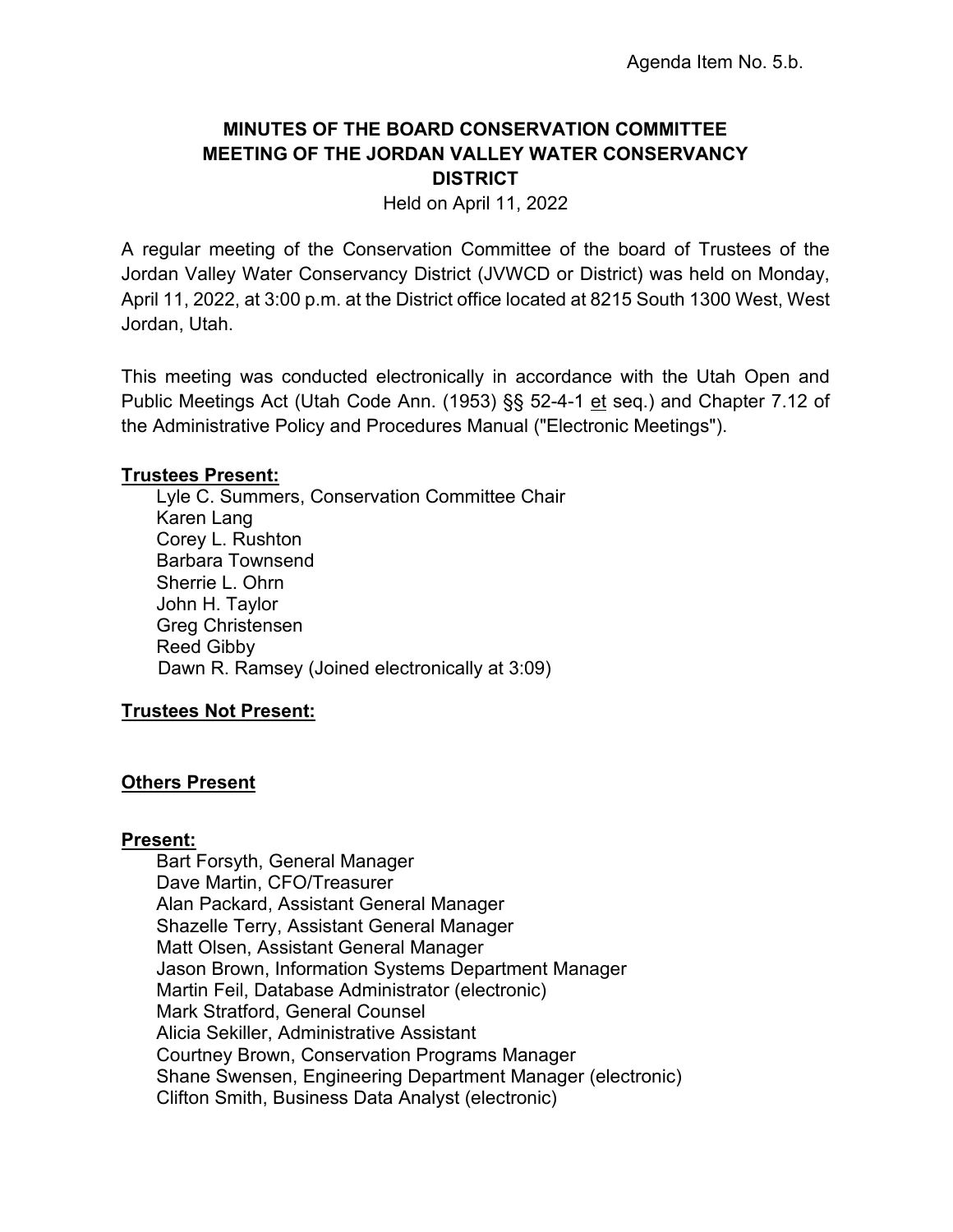Shaun Moser, Conservation Garden Park Manager (electronic) Bailey Petty, Conservation Coordinator (electronic) Cynthia Bee, Outreach Coordinator (electronic) Mindy Keeling, Administrative Assistant (electronic) Amanda Strack, Conservation Coordinator (electronic) Megan Jenkins, Marketing Specialist Kurt Ashworth, Human Resources Manager (electronic) Brian McCleary, Controller (electronic) Brian Callister, Maintenance Department Manager Gordon Batt, Operations Department Manager Todd Schultz, Analytics & Outreach Manager Linda Townes, Public Information Manager Beverly Parry, Executive Assistant

The meeting was brought to order by Mr. Lyle Summers at 3:00 p.m.

### **Approval of the minutes of the Conservation Committee meeting held February 7, 2022**

Mr. Summers asked for a motion to approve the minutes of the February 7, 2022, Conservation Committee meeting. Ms. Barbara Townsend moved to approve the minutes. Ms. Sherrie Ohrn seconded the motion. The minutes were approved as follows:

Mr. Lyle Summers – aye Mr. Sherrie Ohrn – aye Mr. Reed Gibby – aye  $Mr$ . Greg Christensen – aye Mr. Corey Rushton – aye  $Mr$ . John Taylor – aye Ms. Dawn Ramsey– not present Ms. Barbara Townsend – aye Ms. Karen Lang – aye

# **Public Comments**

No public comments.

### **Report on 2021 water use results**

Mr. Matt Olsen introduced Mr. Todd Schultz whose staff oversees collecting, compiling, and reporting on water usage results in JVWCD's service area. Mr. Schultz began by describing the annual process and acknowledged the staff activities that made this presentation possible.

Mr. Schultz provided an overview of recorded temperatures from the last year, which continued the trend of being higher than normal. He noted that the temperature in 9 of the last 10 years has been higher than the 30-year average. He then reported that precipitation from 2021 was similar to the 30-year average. Mr. Bart Forsyth added that the extra precipitation in October really added to the soil moisture which should help with snowpack runoff.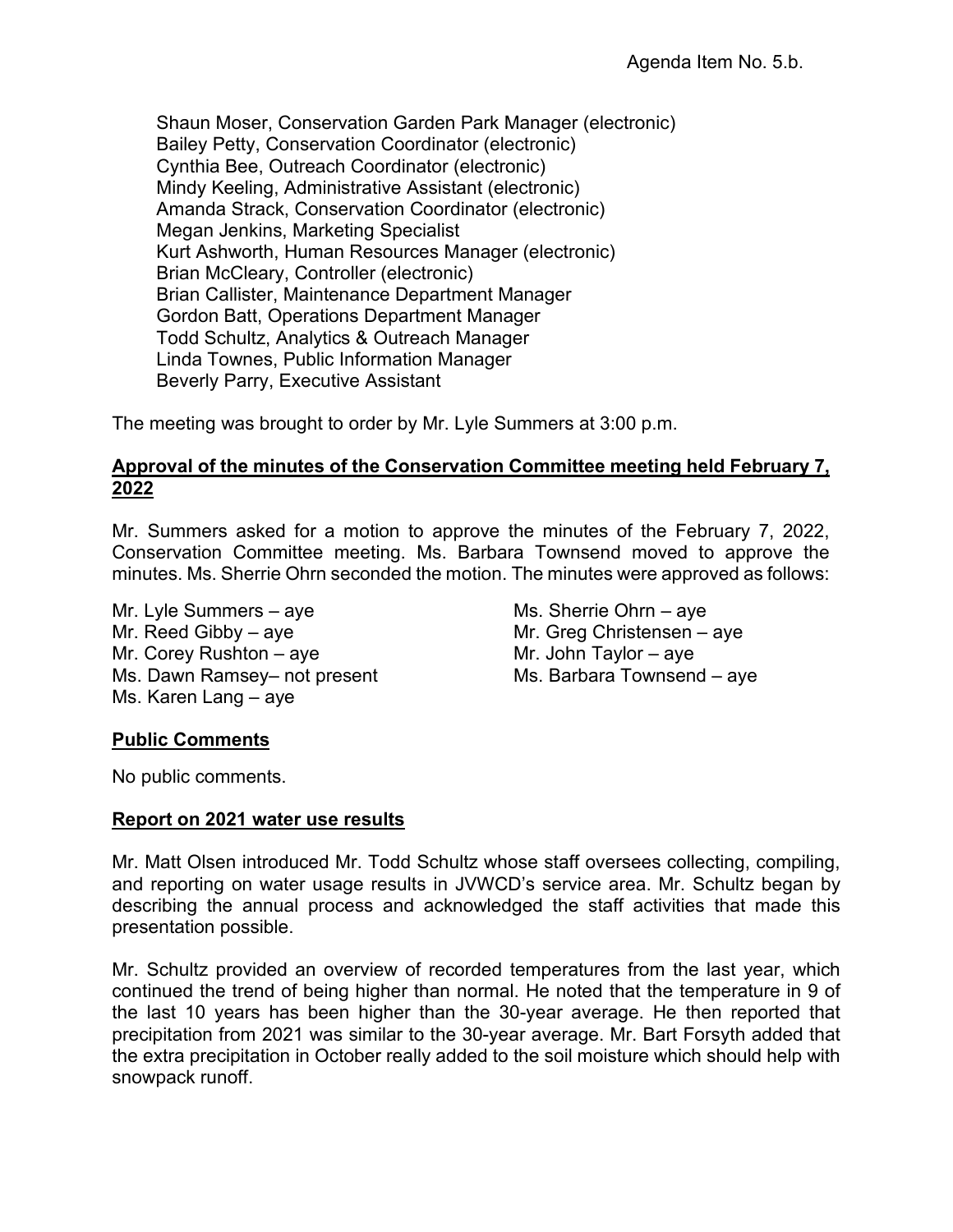Mr. Schultz then showed the per capita use from 2021, which went from 204 gallons per capita per day (gpcd) in 2020 to 175 gpcd in 2021. He also noted that the system's peak water usage generally occurs in July or August, but it was in June 2021. He acknowledged that drought messaging could have played a part in this and that the Slow the Flow campaign was revamped from general conservation to persistent drought messaging in June. The public responded strongly to this messaging, which contributed to the reduction in per capita use.

Ms. Ohrn recognized that residents were actively going out and turning off sprinklers during rainy days in August.

### **Discuss expenditure for the statewide media campaign and results from 2021**

Mr. Olsen reported on the Slow the Flow campaign results and discussed the related expenditure listed on the Board Meeting agenda for the board's regular meeting on Wednesday. Due to the Governor's drought declaration in 2021, the campaign was shifted to be entirely about drought messaging.

Mr. Olsen continued by describing how Slow the Flow is geared toward residential homeowners aged from 18-49 years old. The media plan includes social media, television, digital advertising, and billboards. The campaign ran from April to October. A summary of results includes:

- 117,588,332 total impressions to the public
- 306 TV spots on KSL and 249 bonus spots were added for a total of 555 TV spots
- 76,000 visits on slowtheflow.com of which 25,000 went on to engage in other programs

Mr. Rushton inquired about reaching out to younger ages and referenced fourth grade education on recycling as an example. Mr. Olsen explained that the target age range for the campaign was selected because the group is capable of making financial decisions and purchases. As homeowners, they would have more disposable income to replace landscaping, and making other waterwise decisions.

Ms. Lang suggested using fourth grade students to encourage conservation within the home and that it would be easier to build habits in younger demographics. Mr. Olsen described how JVWCD offers educational classes and tours for school age children to accomplish this purpose and that any change in the statewide campaign must be considered by multiple partners.

### **Reporting Items**

The reporting items were covered in the presentation by Mr. Courtney Brown and are included in the packet as follows:

a. Localscapes® Status Report